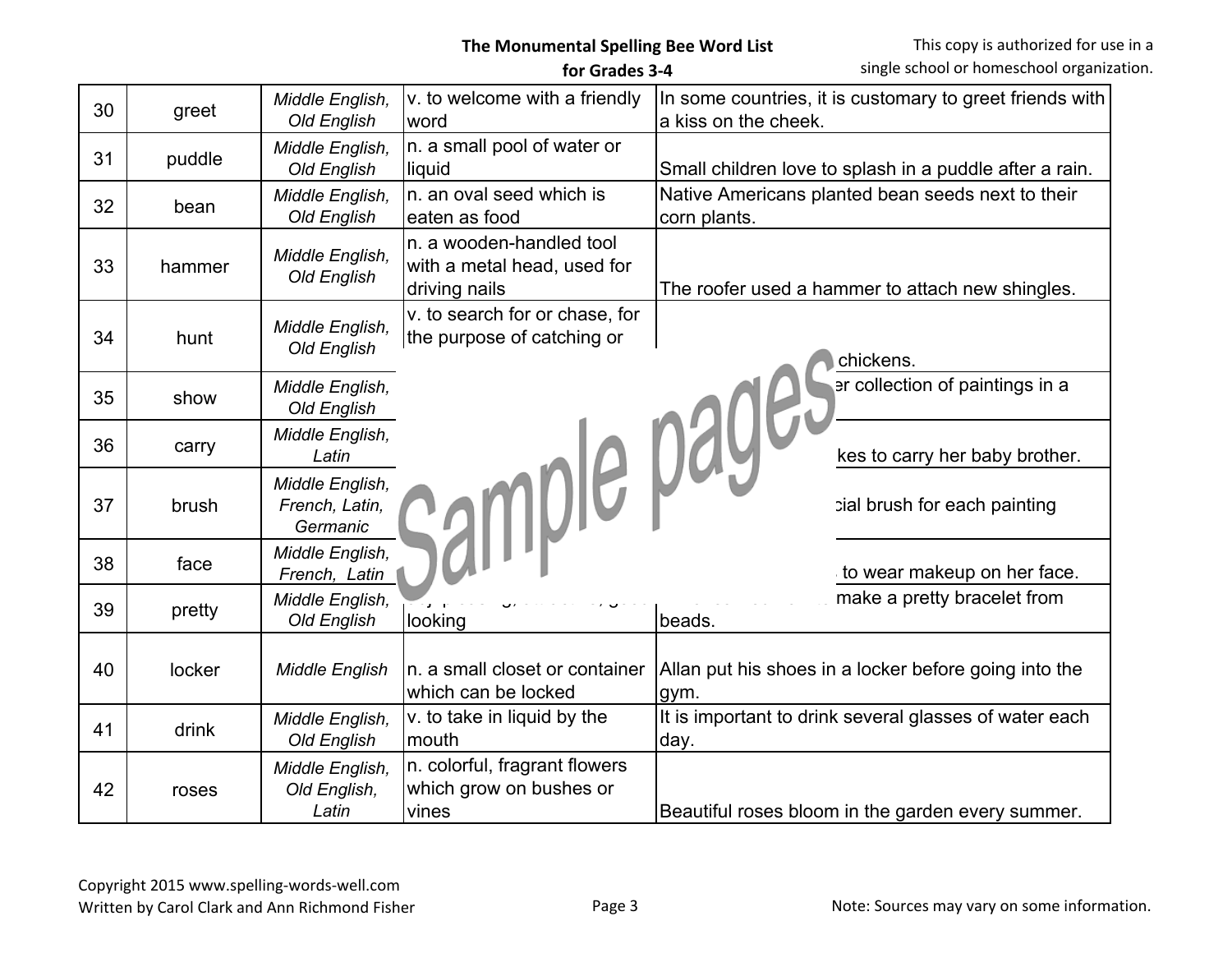| 293 | rescued     | Middle English,<br>French                   | v. freed from danger,<br>violence, or peril                                                                             | A lifeguard rescued the child who had fallen into a<br>swimming pool.                                             |
|-----|-------------|---------------------------------------------|-------------------------------------------------------------------------------------------------------------------------|-------------------------------------------------------------------------------------------------------------------|
| 294 | arrange     | Middle English,<br><b>Middle French</b>     | v. to place in desired order or<br>position                                                                             | Damien needs to arrange his school supplies so they<br>will fit into his locker.                                  |
| 295 | agenda      | Latin                                       | done                                                                                                                    | n. a plan or list of things to be The agenda for the field trip was so full that we had<br>little time for lunch. |
| 296 | grandparent |                                             | n, the mom or dad of a<br>mother or father                                                                              | Toby is always happy to spend time with his favorite<br>grandparent.                                              |
| 297 | dishonest   | Middle English,<br>French                   | adj. likely to lie or cheat                                                                                             | It is hard to trust a dishonest person.                                                                           |
| 298 | growth      | Old Norse                                   |                                                                                                                         | ved that the small town had a<br>in growth.                                                                       |
| 299 | direction   | Middle English,<br>French, Latin            |                                                                                                                         | g from a northwestern direction.                                                                                  |
| 300 | activities  | French, Latin                               |                                                                                                                         | a variety of activities at school.                                                                                |
| 301 | assure      | Middle English,<br>French, Latin            |                                                                                                                         | at you will complete your                                                                                         |
| 302 | gleefully   | Middle<br>[glee]<br>English, Old<br>English | sample page:                                                                                                            | efully when he was given a new                                                                                    |
| 303 | glisten     | Middle English,<br>Old English              |                                                                                                                         | v. to reflect light so it sparkles Sunlight will glisten and sparkle on fresh snow.                               |
| 304 | message     | Middle English,<br>French                   | In. information or news<br>passed on by person, phone,<br>email, etc.                                                   | Shalonda received a message that she was to go to<br>the office.                                                  |
| 305 | nature      | Middle English,<br>Old French, Latin        | n the physical world in its<br>entirety, including plants,<br>animals, the landscape and<br>other features of the earth | Since our family enjoys nature, we often follow hiking<br>trails and go on walks in the woods.                    |